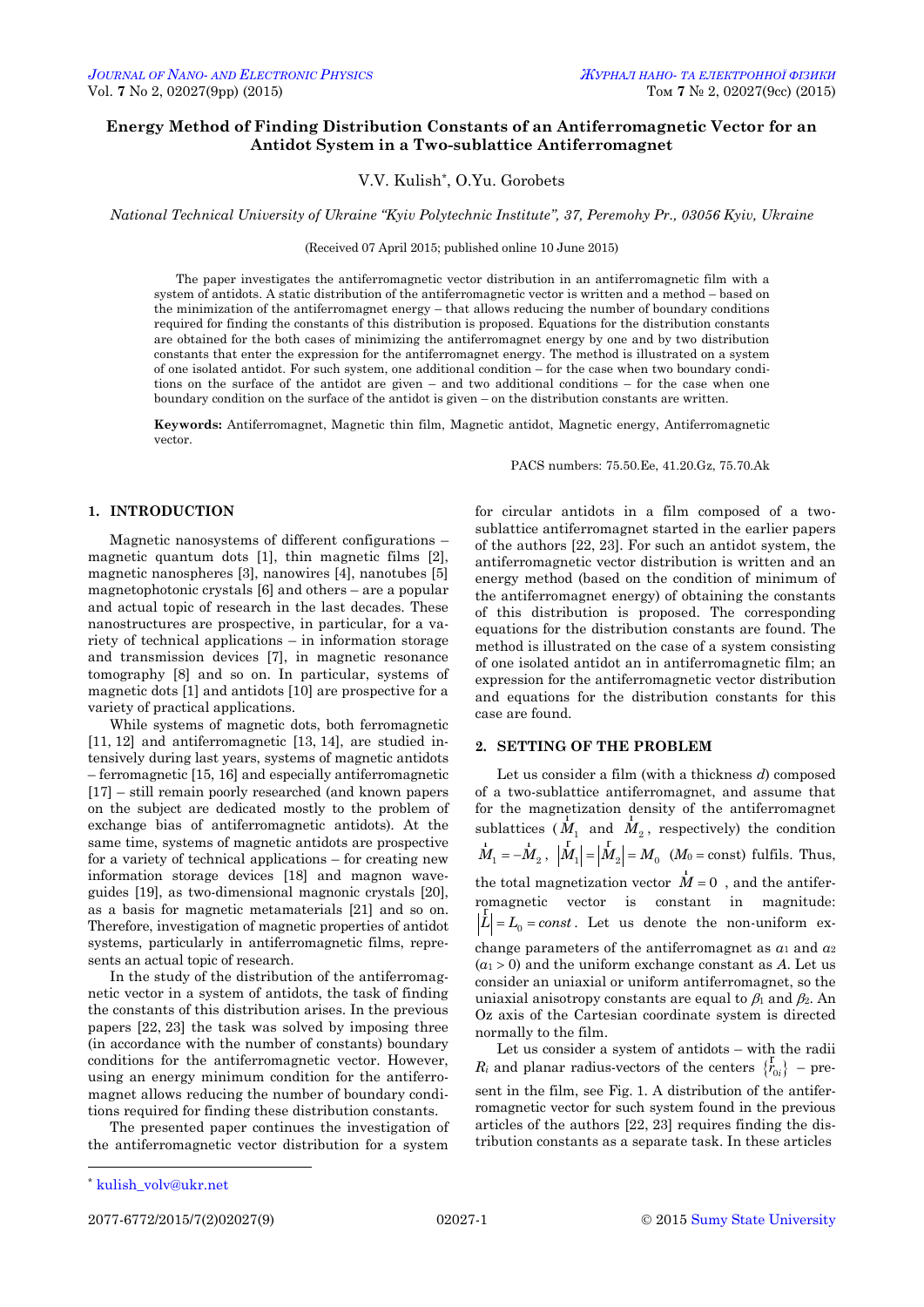

**Fig. 1** – Antiferromagnetic film considered in the paper

the task was solved by imposing boundary conditions on the antiferromagnetic vector; in this approach, except for "natural" boundary conditions, additional ones (for example, on the outer border of the film) are necessary to obtain a complete set of the above-mentioned constants. In order to reduce the required number of boundary conditions, let us find condition on the distribution constants that imply from the condition of the magnetic energy minimum.

# **3. DISTRIBUTION OF THE ANTIFERROMAG-NETIC VECTOR IN THE ANTIFERROMAG-NETIC FILM IN THE PRESENCE OF THE ANTIDOT SYSTEM**

First, let us consider an antiferromagnetic film (described in the previous section) without specifying the presence of the antidot system in it and find the distribution of the antiferromagnetic vector in such a film.

Let us use the spherical coordinate system  $(r, \theta, \varphi)$ , so

the antiferromagnetic vector *L* can be written as follows:  
\n
$$
\frac{1}{L} = L_0 \left( \frac{v}{e_x} \sin \theta_L \cos \phi_L + \frac{v}{e_y} \sin \theta_L \sin \phi_L + \frac{v}{e_z} \cos \theta_L \right), (1)
$$

here  $\overline{e}_x^{\rm r}$ ,  $\overline{e}_y^{\rm v}$ ,  $\overline{e}_z^{\rm v}$  are unit vectors of the axes Ox, Oy and Oz of the Cartesian coordinate system, respectively (therefore, *θ<sup>L</sup>* and *φ<sup>L</sup>* are an azimuthal and polar angle of the antiferromagnetic vector, respectively). Let us use the system of equations for the static distribution of the antiferromagnetic vector that originates form the Landau-Lifshitz equation:

$$
\begin{cases}\nc_1^2 \operatorname{div} \left(\sin^2 \theta_L \nabla \phi_L\right) = 0 \\
c_1^2 \Delta \theta_L + \left(\left(gH_0\right)^2 - c_1^2 \Delta \phi_L - \omega_0^2\right) \sin \theta_L \cos \theta_L = 0\n\end{cases}, (2)
$$

(see, e.g., [24,25]), here  $\overrightarrow{H}_0$  is the external magnetic field,  $c_1 = 4\mu_0 M_0 \sqrt{A\alpha_1}/h$ ,  $\omega_0 = 4\mu_0 M_0 \sqrt{A\beta_1}/h$ .

Let us use the solution of (2) obtained in [24] and used in the previous papers of the authors [22, 23]:

$$
\begin{cases} \operatorname{tg}(\theta_L/2) = H(P(X,Y,Z)) \\ \phi_L = Q(X,Y,Z) \end{cases}
$$
 (3)

here  $X = x/l_0$ ,  $Y = y/l_0$ ,  $Z = z/l_0$  and

$$
l_0 = \begin{cases} \sqrt{\alpha_1 / |\beta_1|}, & \beta_1 \neq 0 \\ 1, & \beta_1 = 0 \end{cases}
$$
 (4)

The function *H* of this solution can be written in the

following form:

$$
P(X,Y,Z) = \int \frac{\pm dH}{\sqrt{H^2 + C_1 (1 + H^2)^2}},
$$
\n(5)

here  $C_1$  is a constant. For the cases  $-1/4 < C_1 < 0$  and  $C_1 > 0$  this form of the function *H* can be expressed through Jacobi elliptic functions sn, dn. For  $-1/4 < C_1 < 0$  we obtain

$$
\begin{cases} \n\t\operatorname{tg}\left(\frac{\theta_L}{2}\right) = \frac{b}{\operatorname{dn}\left(c\sqrt{|C_1|}P(X,Y,Z),k_1\right)},\\ \n\t\phi_L = Q(X,Y,Z) \n\end{cases} \tag{6}
$$

here  $c = \sqrt{\left(1+2C_1+\sqrt{1+4C_1}\right)/2|C_1|}$ ,  $b = \sqrt{\left(1+2C_1-\sqrt{1+4C_1}\right)/2|C_1|}$ and  $0 < k_1 \leq 1$  is the elliptic function modulus:

$$
k_1 = \sqrt{\frac{2\sqrt{1+4C_1}}{1+2C_1 + \sqrt{1+4C_1}}}.
$$
 (7)

For  $C_1 > 0$  we obtain

$$
\begin{cases} \n\textrm{tg}(\theta_L/2) = \sqrt{\frac{1 - \textrm{sn}(P(X, Y, Z), k_2)}{1 + \textrm{sn}(P(X, Y, Z), k_2)}} ,\\ \n\t\t\t\t\phi_L = Q(X, Y, Z) \n\t\t\t\t\t\t\t\t\t\end{cases}, \tag{8}
$$

where  $0 < k_2 \le 1$  is the elliptic function modulus:  $k_2 = 1/\sqrt{1+4C_1}$ . Functions *P* and *Q* of the solution satisfy the conditions

the conditions  
\n
$$
\left(\frac{\partial P}{\partial X}\right)^2 + \left(\frac{\partial P}{\partial Y}\right)^2 + \left(\frac{\partial P}{\partial Z}\right)^2 = \text{sgn}(\beta_1) + \left(\frac{\partial Q}{\partial X}\right)^2 + \left(\frac{\partial Q}{\partial Y}\right)^2 + \left(\frac{\partial Q}{\partial Z}\right)^2,
$$
\n
$$
\Delta P = 0, \quad \Delta Q = 0,
$$
\n(9)  
\n
$$
\frac{\partial P}{\partial X} \frac{\partial Q}{\partial X} + \frac{\partial P}{\partial Y} \frac{\partial Q}{\partial Y} + \frac{\partial P}{\partial Z} \frac{\partial Q}{\partial Z} = 0,
$$

and for an uniaxial or isotropic antiferromagnet can be written, for instance, as follows:

$$
\begin{cases}\nP = \frac{\pm z}{l_0} \Theta(\beta_1) + \sum_i n_i \ln\left(\frac{|\vec{r} - \vec{r}_{0i}|}{l_0}\right) + \frac{2}{\pi} k \cdot K(k) \sum_i \tilde{n}_i \alpha_i + C_2 \\
Q = \frac{\pm z}{l_0} \Theta(-\beta_1) - \frac{2}{\pi} k \cdot K(k) \sum_i \tilde{n}_i \ln\left(\frac{|\vec{r} - \vec{r}_{0i}|}{l_0}\right) + \sum_i \alpha_i n_i + C_3\n\end{cases}
$$
\n
$$
(10)
$$

here  $\overline{r} = \begin{pmatrix} x \\ y \end{pmatrix}$  $\mathbf{r} = \begin{pmatrix} x \\ y \end{pmatrix}$  is a planar radius vector of an observation point,  $\overline{r}_{0i} = \begin{pmatrix} x_0 \\ y_0 \end{pmatrix}$  $i = \begin{pmatrix} x_{0i} \\ y_{0i} \end{pmatrix}$  $r_{0i} = \begin{cases} x \\ y \end{cases}$  $r_{0i} \equiv \begin{pmatrix} x_{0i} \\ y_{0i} \end{pmatrix}$  are planar radius vectors of a certain set of points,  $n_i$  and  $n_i$  are certain (arbitrary) integer numbers,  $a_i$  is an azimuthal angle relative to the point  $\overline{r}_{0i}$ (therefore,  $\alpha_i = \arctg[(y - y_{0i})/(x - x_{0i})]$ ) and the functions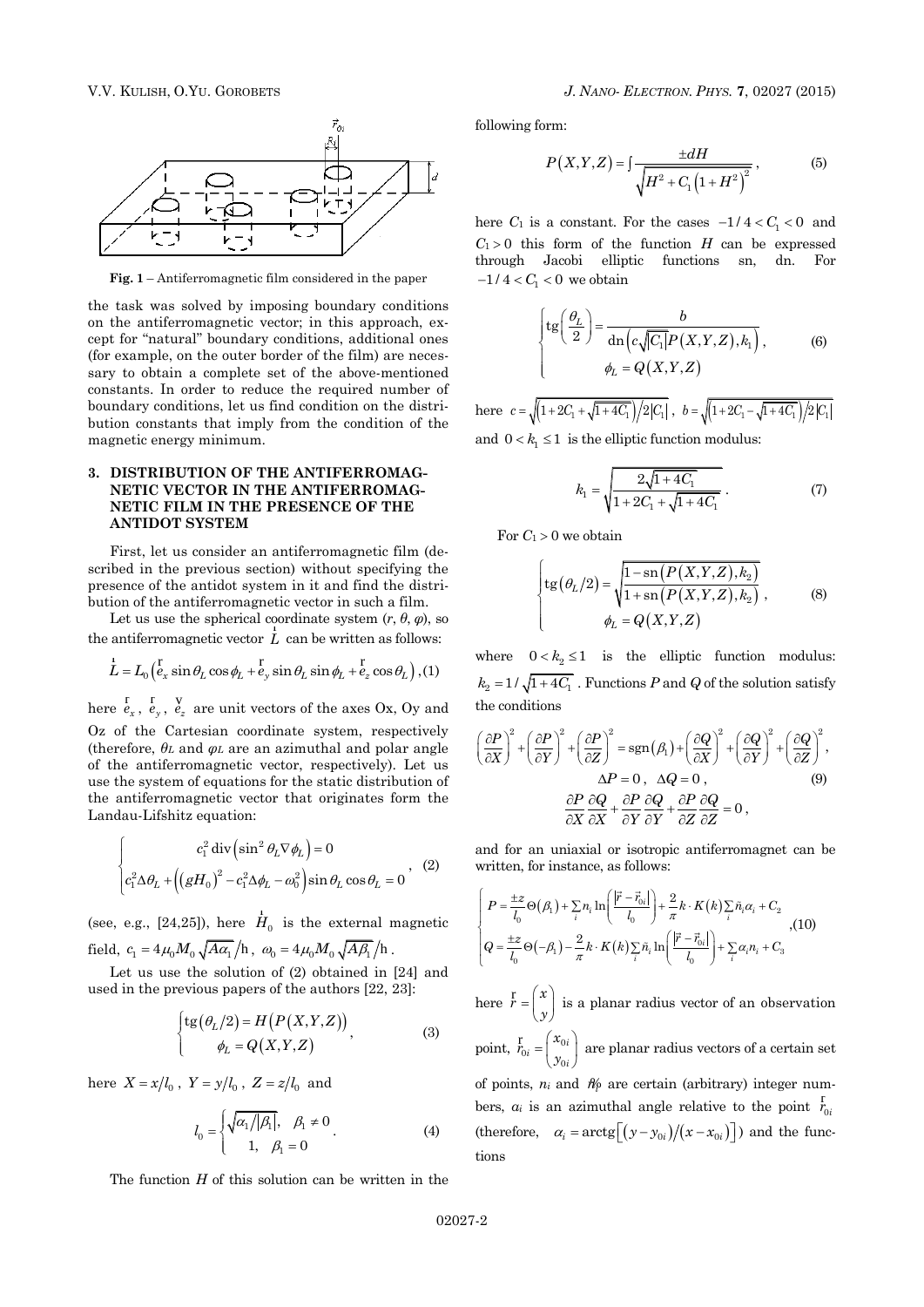ENERGY METHOD OF FINDING DISTRIBUTION CONSTANTS… *J. NANO- ELECTRON. PHYS.* **[7](#page-0-2)**, [02027](#page-0-2) [\(2015\)](#page-0-2)

$$
\Theta(\xi) = \begin{cases} 0, & \xi \le 0 \\ 1, & \xi > 0 \end{cases}, \tag{11}
$$

$$
K(k) = \int_{0}^{\frac{\pi}{2}} \frac{d\xi}{\sqrt{1 - k^2 \sin^2 \xi}}
$$
(12)

(complete elliptic integral of the first kind),  $k = k_{1,2}$ .

Now, let us consider the presence of the antidot system described in previous section. In this case, the planar vectors  $\{ \vec{r}_{0i} \}$  in (10) correspond to the antidots' centers. After putting  $n\phi = 0$  for all *i*, let us rewrite the distribution (10) as follows:

$$
\left\{\n\begin{aligned}\nP &= \frac{\pm z}{l_0} \Theta(\beta_1) + \sum_i n_i \ln\left(\frac{|\vec{r} - \vec{r}_{0i}|}{l_0}\right) + C_2 \\
Q &= \frac{\pm z}{l_0} \Theta(-\beta_1) + \sum_i \alpha_i n_i + C_3\n\end{aligned}\n\right.\n\tag{13}
$$

The system (13) together with the expressions (6) or (8) (depending on the value of the constant *C*1) gives the required distribution of the antiferromagnetic vector for the above-described film with the antidot system.

#### **4. ENERGY OF THE ANTIFERROMAGNETIC FILM WITH THE ANTIDOT SYSTEM**

In the previous papers of the authors [22, 23] in order to find the distribution constants (13)  $C_1$ ,  $C_2$  and  $C_3$ , three boundary conditions were imposed on the antiferromagnetic vector. Therefore, the distribution of the antiferromagnetic vector was found depending on these boundary conditions. However, it is possible to reduce the number of required boundary conditions by imposing the condition of minimum of the antiferromagnet energy.

First, let us analyze a physical sense of the constants  $C_2$  and  $C_3$ . As it can be seen from (13), change of the constant  $C_3$  by the value  $\Delta C_3$  corresponds to a rotation of the antiferromagnetic vector on the angle  $\Delta C_3$  in each point in the system. Change of the constant *C*<sup>2</sup> corresponds to scaling of the antidot system (of each antidot, to be exact):

$$
P = \frac{\pm z}{l_0} \Theta(\beta_1) + \sum_i n_i \ln\left(\frac{|\vec{r} - \vec{r}_{0i}|}{l_0}\right) + C_2 =
$$
  

$$
= \frac{\pm z}{l_0} \Theta(\beta_1) + \sum_i n_i \ln\left(\frac{|\vec{r} - \vec{r}_{0i}|}{c_2 l_0}\right)
$$
 (14)

here  $c_2 = \exp\left(-C_2 / \sum_i n_i\right)$ .

Then, let us find the energy of the antiferromagnetic film with the antidot system described in the previous section, for which the distribution of the antiferromagnetic vector is described by the equations (13) and (6) or (8). Let us consider an isotropic antiferromagnet  $(\beta_1 = 0)$ . Therefore, the functions *P* and *Q* can be written as follows:

$$
\begin{cases}\nP = \sum_{i} n_i \ln \left( \frac{|\vec{r} - \vec{r}_{0i}|}{l_0} \right) + C_2\\Q = \sum_{i} \alpha_i n_i + C_3\n\end{cases} (15)
$$

The energy density of an antiferromagnet

$$
w = \frac{1}{2} \alpha_1 \sum_{i} \left( \frac{\partial L}{\partial x_i} \right)^2 \tag{16}
$$

(see, e.g., [25]) in our case (the antiferromagnetic vector does not depend on the coordinate *z* and the antiferromagnet is isotropic) can be written as follows:

$$
W = \frac{\alpha_1 d}{2} \iint_S \left( \frac{\partial L}{\partial r} \right)^2 + \frac{1}{r^2} \left( \frac{\partial L}{\partial \phi} \right)^2 \, ds \,, \tag{17}
$$

here the integration is performed over the surface of the film. For the antiferromagnetic vector in the form (1) the integrand expression can be transformed as follows: rs:<br> $\int_{I}^{r}$  r  $\int_{I}^{2}$  1 (a)

$$
\left(\frac{\partial L}{\partial r}\right)^2 + \frac{1}{r^2} \left(\frac{\partial L}{\partial \phi}\right)^2 =
$$
\n
$$
= L_0^2 \left( \left(\frac{\partial \theta_L}{\partial r}\right)^2 + \sin^2 \theta_L \left(\frac{\partial \phi_L}{\partial r}\right)^2 + \frac{1}{r^2} \left( \left(\frac{\partial \theta_L}{\partial \phi}\right)^2 + \sin^2 \theta_L \left(\frac{\partial \phi_L}{\partial \phi}\right)^2 \right) \right)
$$
\n(18)

As partial derivatives of the function *φ<sup>L</sup>*

$$
\frac{\partial \phi_L}{\partial r} = \sum_i n_i \frac{\partial \alpha_i}{\partial r}, \quad \frac{\partial \phi_L}{\partial \phi} = \sum_i n_i \frac{\partial \alpha_i}{\partial \phi}
$$
(19)

do not depend on constant *C*3, the energy of the considered system also does not depend on this constant. Therefore, the energy (16) should be minimized only by the constants  $C_1$  and  $C_2$  that enter the function  $\theta_L$ . The constant *C*<sup>3</sup> can be found if a value of the function *φ<sup>L</sup>* is given in one point (for unknown  $n_i$  – in two or more points, depending on the specific values) of the film.

After substituting the solution (6), (8) and (15) into the expression (18) and integrating in accordance with (17) using properties of elliptic functions, after some<br>transformations we obtain<br> $\frac{n_i}{r} = \frac{\partial |\vec{r} - \vec{r}_{0i}|^2}{r^2} + 1 \left( \frac{n_i}{r} - \frac{\partial |\vec{r} - \vec{r}_{0i}|^2}{r^2} \right)$ 

$$
(17) using properties of elliptic functions, after some transformations we obtain
$$
\n
$$
W = 2L_0^2 h \alpha_1 b^2 \int_S \frac{dS}{\left(\text{dn}^2 \left(c\sqrt{|C_1|}u, k_1\right) + b^2\right)^2} \left(c^2 |C_1| k_1^4 \left(\left(\sum_i \frac{n_i}{|r - r_{0i}|} \frac{\partial |r - r_{0i}|}{\partial r}\right)^2 + \frac{1}{r^2} \left(\sum_i \frac{n_i}{|r - r_{0i}|} \frac{\partial |r - r_{0i}|}{\partial \phi}\right)^2\right)\right)
$$
\n
$$
\times \text{sn}^2 \left(c\sqrt{|C_1|}u, k_1\right) \text{cn}^2 \left(c\sqrt{|C_1|}u, k_1\right) + \text{dn}^2 \left(c\sqrt{|C_1|}u, k_1\right) \left(\left(\sum_i n_i \frac{\partial \alpha_i}{\partial r}\right)^2 + \frac{1}{r^2} \left(\sum_i n_i \frac{\partial \alpha_i}{\partial \phi}\right)^2\right)\right)
$$
\n(20)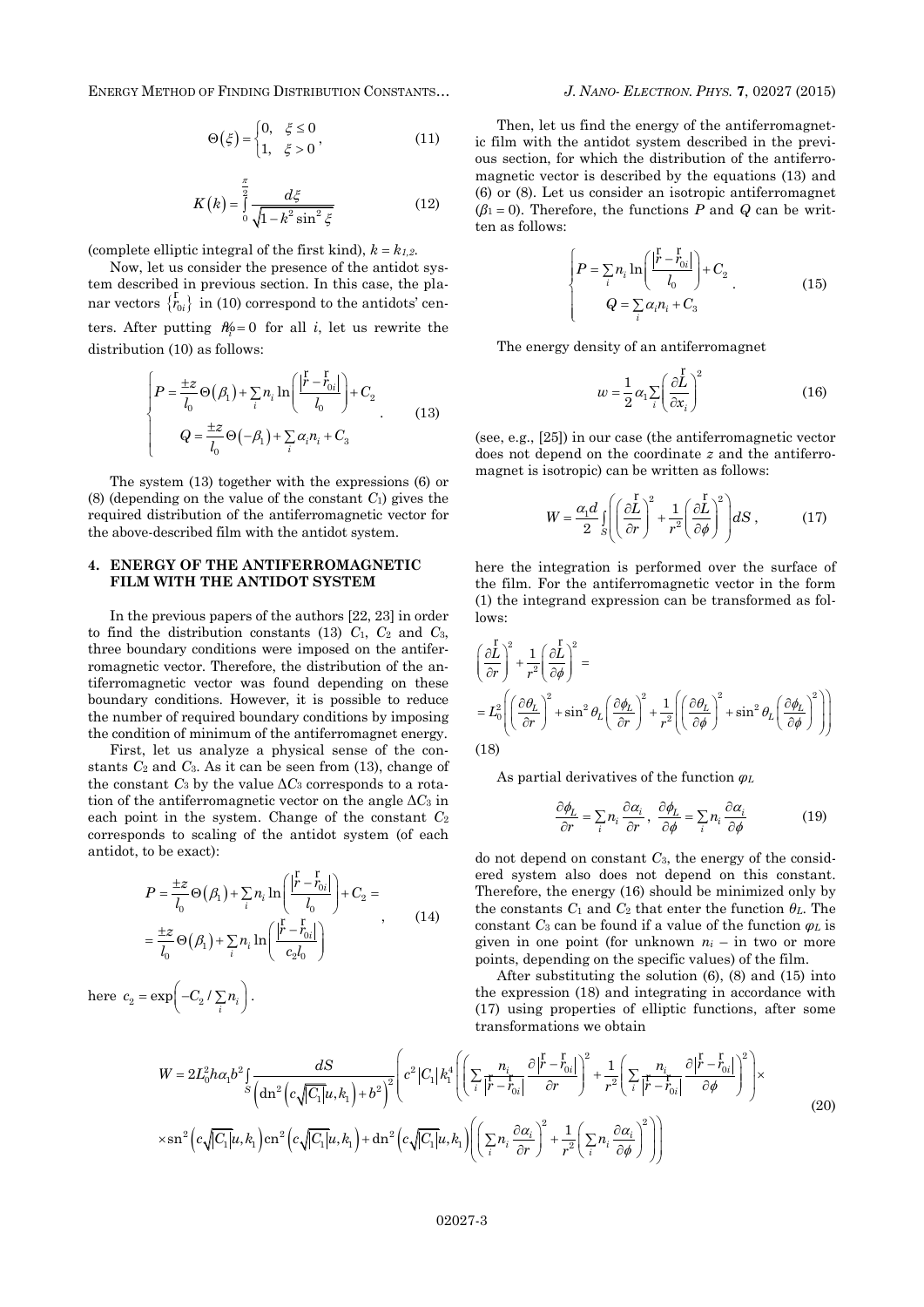for  $-1/4 < C_1 < 0$ ,

$$
V.V. \text{ KULISH, O.1 U. GOROBETS}
$$
\n
$$
6r - 1/4 < C_1 < 0,
$$
\n
$$
W = \frac{L_0^2 h \alpha_1}{2} \int_S dS \left(1 - \text{sn}^2(u, k_2)\right) \left( \frac{\text{cn}^2(u, k_2) \, dn^2(u, k_2)}{\left(1 - \text{sn}^2(u, k_2)\right)^2} \left( \left( \sum_i \frac{n_i}{|r - r_{0i}|} \frac{\partial |r - r_{0i}|}{\partial r} \right)^2 + \frac{1}{r^2} \left( \sum_i \frac{n_i}{|r - r_{0i}|} \frac{\partial |r - r_{0i}|}{\partial \phi} \right)^2 \right) + \left( \left( \sum_i n_i \frac{\partial \alpha_i}{\partial r} \right)^2 + \frac{1}{r^2} \left( \sum_i n_i \frac{\partial \alpha_i}{\partial r} \right)^2 \right) \left( 21 \right)
$$

for  $C_1 > 0$ , here

$$
u(r,\phi) = \sum_{i} n_i \ln\left(\frac{|\vec{r} - \vec{r}_{0i}|}{l_0}\right) + C_2.
$$
 (22)

Let us write down the vectors  $r_{0i}$  in the polar coordinates as  $\begin{bmatrix} r_0 \\ r_1 \end{bmatrix}$  $^{\prime}$ *i i r*  $\begin{pmatrix} r_{0i} \\ \phi_{0i} \end{pmatrix}$ . After writing down geometrical expressions for  $a_i$  and  $\left| \frac{r}{r} - \frac{r}{r_{0i}} \right|$  we obtain  $\int_{a}^{2} 1 \left( \frac{rr_{c} \cdot \sin(\phi - \phi_{c})}{r_{c} \cdot \sin(\phi - \phi_{c})} \right)^{2}$ 

 2 2 0 0 0 0 0 1 2 2 2 2 2 2 2 2 0 0 0 0 0 0 1 1 2 2 4 2 2 2 2 1 1 1 1 1 1 1 1 <sup>2</sup> cos sin <sup>1</sup> *dS r r rr* 2 2 cos 2 cos , 1 , , , 1 *i i i i i i <sup>S</sup> i i i i i i i i i i i i W L h b n n r r rr r r r rr dn c C u k b c C k sn c C u k cn c C u k dn c C u k n r r* 2 2 1 *i i i i n* (23)

for  $-1/4 < C_1 < 0$ ,

$$
V = \frac{L_0^2 h \alpha_1}{2} \int_S dS \left(1 - \mathrm{sn}^2(u, k_2)\right) \left( \frac{\mathrm{cn}^2(u, k_2) \mathrm{dn}^2(u, k_2)}{\left(1 - \mathrm{sn}^2(u, k_2)\right)^2} \left( \left(\sum_i n_i \frac{r - r_{0i} \cos(\phi - \phi_{0i})}{r^2 + r_{0i}^2 - 2rr_{0i} \cos(\phi - \phi_{0i})} \right)^2 + \frac{1}{r^2} \left(\sum_i n_i \frac{rr_{0i} \sin(\phi - \phi_{0i})}{r^2 + r_{0i}^2 - 2rr_{0i} \cos(\phi - \phi_{0i})} \right)^2 \right) + \left( \left(\sum_i (\pm n_i) \sqrt{1 - \Phi_i^2} \frac{\partial \Phi_i}{\partial r} \right)^2 + \frac{1}{r^2} \left(\sum_i (\pm n_i) \sqrt{1 - \Phi_i^2} \frac{\partial \Phi_i}{\partial \phi} \right)^2 \right) \right)
$$
\n(24)

for  $C_1 > 0$ , here

$$
\Phi_i(r,\phi) = \frac{\sin(\phi - \phi_{0i})}{\sqrt{1 + \frac{r_{0i}^2}{r^2} + \frac{2r_{0i}}{r}\cos(\phi - \phi_{0i})}}.
$$
(25)

Thus, we found energy of the antiferromagnetic film described in the "Setting of the problem" section. Let us find an energy minimum condition for this energy.

# **5. OBTAINING DISTRIBUTION CONSTANTS FROM THE CONDITION OF THE ANTIFER-ROMAGNET ENERGY MINIMUM**

Let us write down the condition of the antiferromagnet energy minimum. When two boundary conditions are given, minimizing the antiferromagnet energy by only one constant is sufficient. (As the expression for the function  $H$  depend on the constant  $C_1$ , it is more convenient to minimize by *C*2).

Thus, after minimizing the antiferromagnet energy given by expressions  $(23)$  and  $(24)$  by the constant  $C_2$ ,

the following system of conditions can be obtained:  
\n
$$
\begin{cases}\n\frac{\partial}{\partial C_2} \int_{S} \frac{c^2 |C_1| k_1^4 \sin^2(\epsilon \sqrt{|C_1|} u, k_1) \csc^2(\epsilon \sqrt{|C_1|} u, k_1) F_1(r, \phi) + \mathrm{dn}^2(\epsilon \sqrt{|C_1|} u, k_1) F_2(r, \phi)}{\left(\mathrm{dn}^2(\epsilon \sqrt{|C_1|} u, k_1) + b^2\right)^2} dS = 0 \\
\frac{\partial^2}{\partial C_2^2} \int_{S} \frac{c^2 |C_1| k_1^4 \sin^2(\epsilon \sqrt{|C_1|} u, k_1) \csc^2(\epsilon \sqrt{|C_1|} u, k_1) F_1(r, \phi) + \mathrm{dn}^2(\epsilon \sqrt{|C_1|} u, k_1) F_2(r, \phi)}{\left(\mathrm{dn}^2(\epsilon \sqrt{|C_1|} u, k_1) + b^2\right)^2} dS > 0\n\end{cases}
$$
\n(26)

for  $-1/4 < C_1 < 0$ , and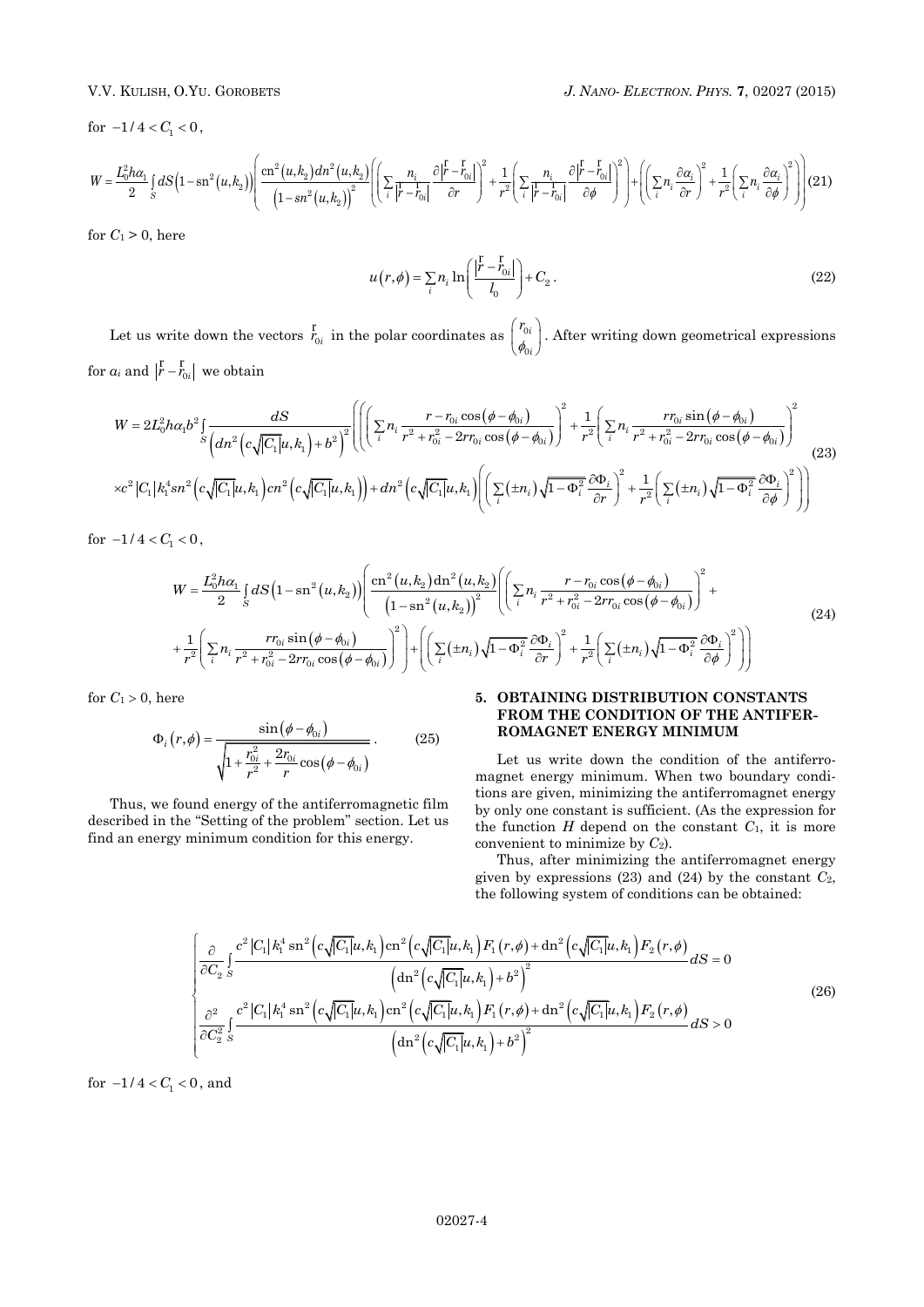ENERGY METHOD OF FINDING DISTRIBUTION CONSTANTS… *J. NANO- ELECTRON. PHYS.* **[7](#page-0-2)**, [02027](#page-0-2) [\(2015\)](#page-0-2)

 2 2 <sup>2</sup> 2 2 2 1 2 <sup>2</sup> 2 2 2 <sup>2</sup> 2 2 <sup>2</sup> 2 2 2 2 2 1 2 2 2 2 , , 1 , , , 0 1 , , , 1 , , , 0 1 , *S S cn u k dn u k dS sn u k F r F r <sup>C</sup> sn u k cn u k dn u k dS sn u k F r F r <sup>C</sup> sn u k* (27)

for  $C_1 > 0$ . Here we have denoted

$$
F_{1}(r, \phi) = \left(\sum_{i} n_{i} \frac{r - r_{0i} \cos(\phi - \phi_{0i})}{r^{2} + r_{0i}^{2} - 2rr_{0i} \cos(\phi - \phi_{0i})}\right)^{2} +
$$
  
+ 
$$
\frac{1}{r^{2}} \left(\sum_{i} n_{i} \frac{rr_{0i} \sin(\phi - \phi_{0i})}{r^{2} + r_{0i}^{2} - 2rr_{0i} \cos(\phi - \phi_{0i})}\right)^{2},
$$
  

$$
F_{2}(r, \phi) = \left(\sum_{i} (\pm n_{i}) \sqrt{1 - \Phi_{i}^{2}} \frac{\partial \Phi_{i}}{\partial r}\right)^{2} +
$$
  
+ 
$$
\frac{1}{r^{2}} \left(\sum_{i} (\pm n_{i}) \sqrt{1 - \Phi_{i}^{2}} \frac{\partial \Phi_{i}}{\partial \phi}\right)^{2}
$$
 (28)

If only one boundary condition for the antiferromagnetic vector is given, the antiferromagnet energy should be minimized by the both constants  $C_1$  and  $C_2$ . Therefore, two additional conditions for finding the distribution constants are obtained.

Let us write the energy minimum condition by two constants. For  $-1/4 < C_1 < 0$  we obtain

$$
\left\{\begin{array}{c} \frac{\partial}{\partial C_2}I_1(C_1,C_2)=0\\ \\ \frac{\partial}{\partial C_1}I_1(C_1,C_2)=0\\ \\ \frac{\partial^2}{\partial C_2^2}I_1(C_1,C_2)>0\\ \\ \frac{\partial^2}{\partial C_2^2}I_1(C_1,C_2)\Bigl.\frac{\partial^2}{\partial C_1^2}I_1(C_1,C_2)\Bigl.\left(\frac{\partial^2}{\partial C_1\partial C_2}I_1(C_1,C_2)\right)^2>0\end{array}\right. \eqno{(29)}
$$

here

$$
I_{1}(C_{1}, C_{2}) = \int_{S} \frac{dS}{\left(\text{dn}^{2}\left(c\sqrt{|C_{1}|}u, k_{1}\right) + b^{2}\right)^{2}} \times \left(c^{2}|C_{1}|k_{1}^{4}\,\text{sn}^{2}\left(c\sqrt{|C_{1}|}u, k_{1}\right)\text{cn}^{2}\left(c\sqrt{|C_{1}|}u, k_{1}\right)F_{1}(r, \phi) + ,(30) + \text{dn}^{2}\left(c\sqrt{|C_{1}|}u, k_{1}\right)F_{2}(r, \phi)\right)
$$

and for  $C_1 > 0$ 

$$
\left\{\begin{array}{c} \frac{\partial}{\partial C_2}I_2(C_1,C_2)=0\\ \\ \frac{\partial}{\partial C_1}I_2(C_1,C_2)=0\\ \\ \frac{\partial^2}{\partial C_2^2}I_2(C_1,C_2)>0\\ \\ \frac{\partial^2}{\partial C_2^2}I_2(C_1,C_2)-\left(\frac{\partial^2}{\partial C_1\partial C_2}I_2(C_1,C_2)\right)^2>0\end{array}\right.,\eqno(31)
$$

here

$$
I_2(C_1, C_2) = \int_S dS \left(1 - sn^2(u, k_2)\right) \times
$$
  
 
$$
\times \left( \frac{cn^2(u, k_2) dn^2(u, k_2)}{\left(1 - sn^2(u, k_2)\right)^2} F_1(r, \phi) + F_2(r, \phi) \right). \tag{32}
$$

Note that method is applicable (for a given set of *ni*) only when the resulting value of  $C_1$  lie in the corresponding range,  $C_1 > 0$  for the conditions (31) or  $-1/4 < C<sub>1</sub> < 0$  for the conditions (29). The existence of such solution for at least one case is shown in the chapter "Discussion".

Thus, we have written down a system of equations for the constants  $C_1$ ,  $C_2$  of the distribution (3)-(9), (13) that implies from the condition of the antiferromagnet energy minimum. During the study of a specific system one may use the system (29) or (31) together with one boundary condition on the function *φ<sup>L</sup>* (or more, if the values of *n<sup>i</sup>* are unknown) that allows to find the constant *C*3, or use the system (26) or (27) together with two boundary conditions for the antiferromagnetic vector.

Let us illustrate the above-given method on the case of an isolated antidot.

## **6. DISTRIBUTION OF THE ANTIFERROMAG-NETIC VECTOR IN AN ANTIFERROMAG-NETIC FILM WITH AN ISOLATED ANTIDOT**

Let us consider a system investigated in previous work of the authors [23] – an isolated antidot in a large antiferromagnetic film – and apply the above-described method of finding the distribution constants. In order to determine the limits of integration let us consider an antidot with the radius *R* in the center of antiferromagnetic disk with the radius  $R_e$  ( $R_e \gg R$ ). In [23], three boundary conditions were imposed to find the three constants *C*1, *C*<sup>2</sup> and *C*3. In addition to two boundary conditions for the antiferromagnetic vector on the antidot boundary (vortex distribution), a third – "artificial" – boundary condition was necessary to complete the system of equations for the sought constants (for example, boundary condition on the edge of the film:  $R = R_e$ ). This approach allows obtaining a complete distribution; however, it narrows the limits of applicability of the results. Let us apply the method described in the previous section – first, let us replace the third boundary condition with the energy minimum condition (therefore, only two boundary conditions – vortex distribution of the antiferromagnetic vector on the antidot surface – are required) and find a complete system of equations for the distribution constants, and second, let us use only one boundary condition – vortex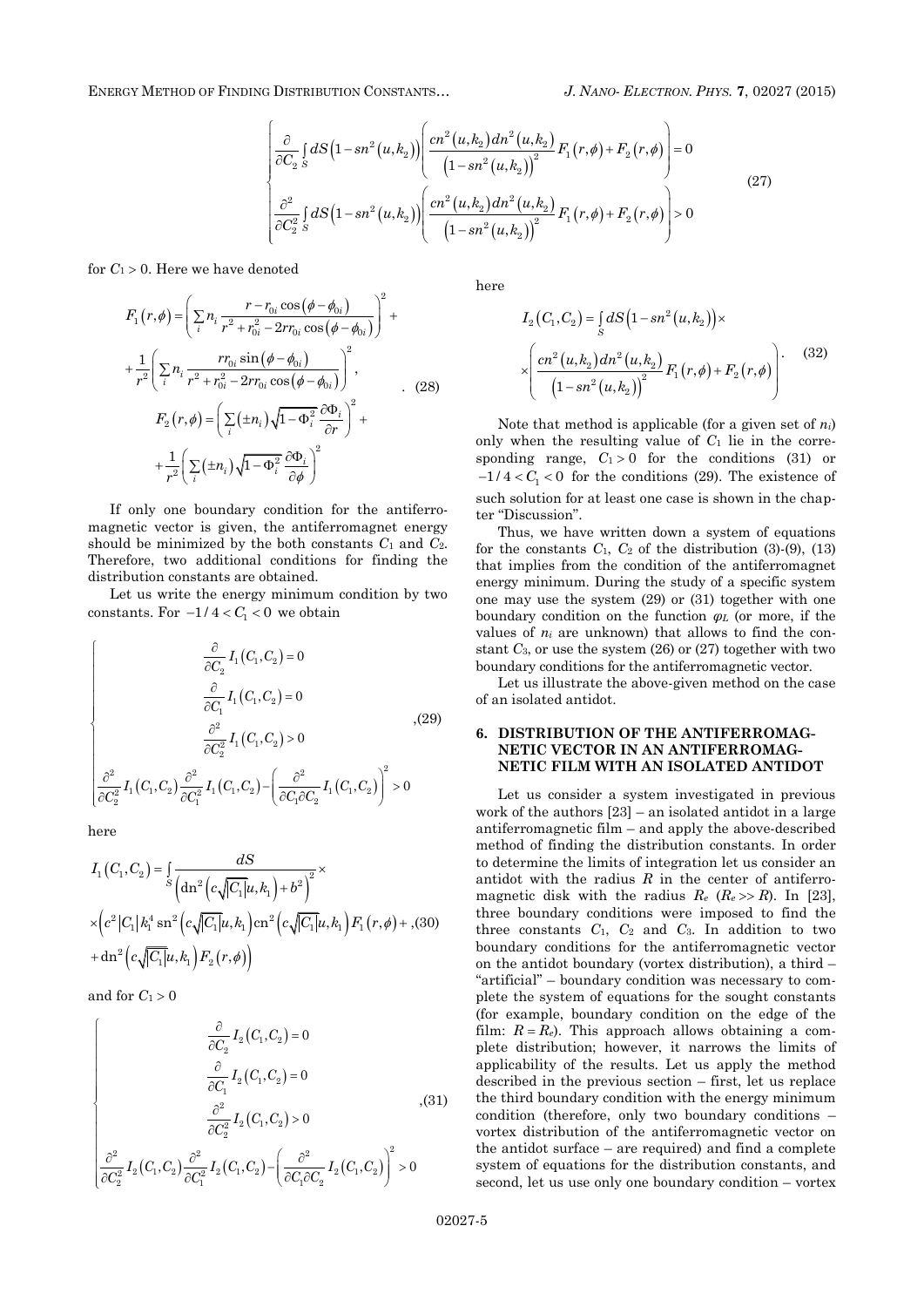distribution of the antiferromagnetic vector projection on the xOy plane on the antidot surface – together with both conditions  $((29)$  or  $(31)$ ) that imply from the energy minimum condition by the constants  $C_1$  and  $C_2$ .

The functions *P* and *Q* for an isolated antidot in an isotropic antiferronmagnet have the following form:

$$
\begin{cases}\nP = n \ln \left( r / l_0 \right) + C_2\\ \nQ = \phi n + C_3\n\end{cases}.
$$
\n(33)

Let us choose boundary conditions for the antiferromagnetic vector as follows:

$$
\begin{cases} \theta_L \big|_{r=R} = \pi / 2 \\ \phi_L \big|_{r=R} = \phi + \pi / 2 \pm \pi \end{cases} \tag{34}
$$

The expression (34) defines a "positive vortex" distribution of the antiferromagnetic vector (in the plane xOy) on the antidot surface. From the second boundary condition in (34) we obtain  $n = 1$ ,  $C_3 = \pi/2 \pm \pi$ . After substituting (33) and (34) into the solutions (6) and (8), one can obtain the following distributions:

$$
\begin{cases}tg\left(\frac{\theta_L}{2}\right) = \frac{b}{dn\left(c\sqrt{|C_1|}\ln\left(r/l_0\right) + C_2, k_1\right)} \\ \phi_L = \phi + \pi/2 \pm \pi \end{cases}
$$
(35)

with the constants 
$$
C_1
$$
 and  $C_2$  related by the equation  
\n
$$
c\sqrt{|C_1|}\ln\left(\frac{R}{l_0}\right) + C_2 = F\left(\arcsin\frac{\sqrt{1-b^2}}{k_1}, k_1\right) + 4K(k_1)N(36)
$$

for  $-1/4 < C_1 < 0$  (here *N* is an integer,  $F(\xi, k)$  is an incomplete elliptic integral of the first kind

$$
F(\xi, k) = \int_0^{\xi} \frac{d\rho}{\sqrt{1 - k^2 \sin^2 \rho}},
$$
\n(37)

and

$$
\begin{cases}\ntg\left(\frac{\theta_L}{2}\right) = \sqrt{\frac{1 - sn\left(\ln\left(r/l_0\right) + C_2, k_2\right)}{1 + sn\left(\ln\left(r/l_0\right) + C_2, k_2\right)}}, & (38) \\
\phi_L = \phi + \pi / 2 \pm \pi\n\end{cases}
$$

with for the constants  $C_1$  and  $C_2$  related by the equation

$$
C_2 = 4NK \left(\frac{1}{\sqrt{1+4C_1}}\right) - \ln\left(\frac{R}{l_0}\right) \tag{39}
$$

for  $C_1 > 0$ .

In order to obtain a complete set of constants – and,therefore, a complete distribution – one more relation between the constants  $C_1$  and  $C_2$  should be found. In [23] authors used a boundary condition on the outer surface of the disc-shaped film, thus narrowing essentially the range of the applicability of the results. Instead, let us use the energy minimum condition in a form obtained in the previous section.

The equation (35) for the considered system can be rewritten as follows:

$$
W = \frac{h\alpha_1}{2} \int_0^{2\pi} d\phi \int_r \left( \left( \frac{\partial \overline{L}}{\partial r} \right)^2 + \frac{1}{r^2} \left( \frac{\partial \overline{L}}{\partial \phi} \right)^2 \right) r dr \ . \tag{40}
$$

After substitution of the solutions (6) and (8) and the expression for the function *Q* into (40) and consideration of the system symmetry, with account for the properties of the elliptic functions, one can obtain

$$
W = 4\pi\alpha_1 h L_0^2 b^2 \int_{\ln\left(\frac{R}{l_0}\right) + C_2}^{\ln\left(\frac{R}{l_0}\right) + C_2} \frac{du}{\left[dn^2\left(c\sqrt{|C_1|}u, k_1\right) + b^2\right]^2} \times \times \left(k_1^4 c^2 |C_1| sn^2\left(c\sqrt{|C_1|}u, k_1\right) cn^2\left(c\sqrt{|C_1|}u, k_1\right)\right) + dn^2\left(c\sqrt{|C_1|}u, k_1\right) \tag{41}
$$

for  $-1/4 < C_1 < 0$ , and

$$
W = \pi \alpha_1 h L_0^2 \int_{\ln\left(\frac{R}{l_0}\right) + C_2}^{\ln\left(\frac{R}{l_0}\right) + C_2} \frac{cn^2(u, k_2) dn^2(u, k_2) + \left(1 - sn^2(u, k_2)\right)^2}{1 - sn^2(u, k_2)} du
$$
\n(42)

for  $C_1 > 0$ . Thus, the condition (26) for the constant  $C_2$ in this case can be written

$$
\begin{cases}\n\frac{\partial}{\partial C_2} \ln\left(\frac{R_e}{l_0}\right) + C_2 \\
\frac{\partial}{\partial C_2} \ln\left(\frac{R}{l_0}\right) + C_2\n\end{cases}\n\begin{pmatrix}\n\frac{1}{R_1} + C_2 \\
\frac{1}{R_2} + C_2\n\end{pmatrix}\n\begin{pmatrix}\n\frac{1}{R_1} + C_2 \\
\frac{1}{R_2} + C_2\n\end{pmatrix}\n\begin{pmatrix}\n\frac{1}{R_1} + C_2 \\
\frac{1}{R_2} + C_2\n\end{pmatrix}\n\begin{pmatrix}\n\frac{1}{R_1} + C_2 \\
\frac{1}{R_2} + C_2\n\end{pmatrix}\n\begin{pmatrix}\n\frac{1}{R_1} + C_2 \\
\frac{1}{R_2} + C_2\n\end{pmatrix}\n\begin{pmatrix}\n\frac{1}{R_1} + C_2 \\
\frac{1}{R_2} + C_2\n\end{pmatrix}\n\begin{pmatrix}\n\frac{1}{R_1} + C_2 \\
\frac{1}{R_2} + C_2\n\end{pmatrix}\n\begin{pmatrix}\n\frac{1}{R_1} + C_2 \\
\frac{1}{R_2} + C_2\n\end{pmatrix}\n\begin{pmatrix}\n\frac{1}{R_1} + C_2 \\
\frac{1}{R_2} + C_2\n\end{pmatrix}\n\begin{pmatrix}\n\frac{1}{R_1} + C_2 \\
\frac{1}{R_2} + C_2\n\end{pmatrix}\n\begin{pmatrix}\n\frac{1}{R_1} + C_2 \\
\frac{1}{R_2} + C_2\n\end{pmatrix}\n\begin{pmatrix}\n\frac{1}{R_1} + C_2 \\
\frac{1}{R_2} + C_2\n\end{pmatrix}\n\begin{pmatrix}\n\frac{1}{R_1} + C_2 \\
\frac{1}{R_2} + C_2\n\end{pmatrix}\n\begin{pmatrix}\n\frac{1}{R_1} + C_2 \\
\frac{1}{R_2} + C_2\n\end{pmatrix}\n\begin{pmatrix}\n\frac{1}{R_1} + C_2 \\
\frac{1}{R_2} + C_2\n\end{pmatrix}\n\begin{pmatrix}\n\frac{1}{R_1} + C_2 \\
\frac{1}{R_2} + C_2\n\end{pmatrix}\n\begin{pmatrix}\n\frac{1}{R
$$

for  $-1/4 < C_1 < 0$  and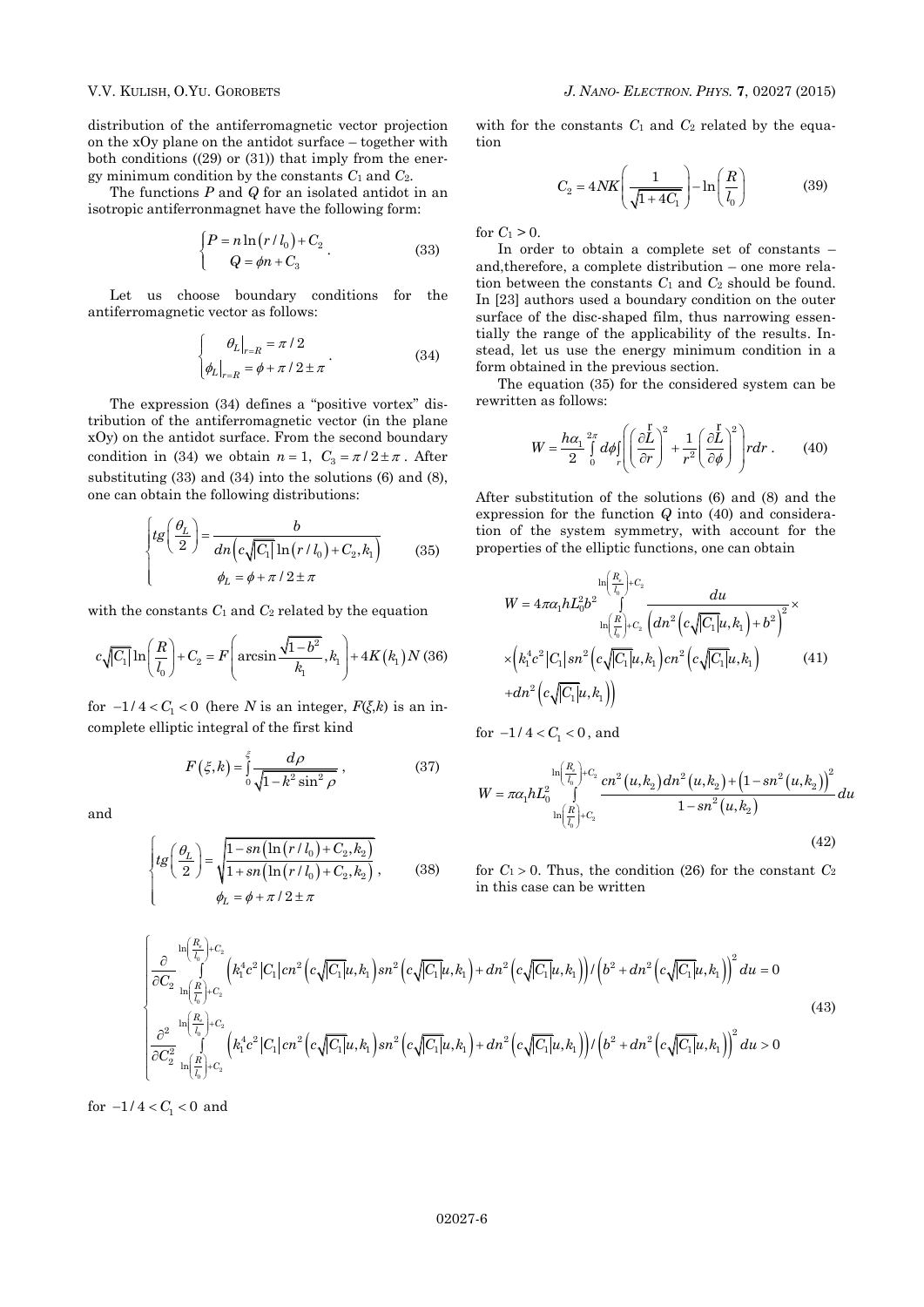ENERGY METHOD OF FINDING DISTRIBUTION CONSTANTS… *J. NANO- ELECTRON. PHYS.* **[7](#page-0-2)**, [02027](#page-0-2) [\(2015\)](#page-0-2)

$$
\begin{cases}\n\frac{\partial}{\partial C_2} \ln\left(\frac{R_{\rm e}}{l_0}\right) + C_2 \csc^2\left(u, k_2\right) \mathrm{dn}^2 \left(u, k_2\right) + \left(1 - \mathrm{sn}^2 \left(u, k_2\right)\right)^2}{1 - \mathrm{sn}^2 \left(u, k_2\right)} du = 0 \\
\frac{\partial^2}{\partial C_2} \ln\left(\frac{R_{\rm e}}{l_0}\right) + C_2 \csc^2\left(u, k_2\right) \mathrm{dn}^2 \left(u, k_2\right) + \left(1 - \mathrm{sn}^2 \left(u, k_2\right)\right)^2 \\
\frac{\partial^2}{\partial C_2^2} \ln\left(\frac{R_{\rm e}}{l_0}\right) + C_2 \csc^2\left(u, k_2\right) \mathrm{dn}^2 \left(u, k_2\right) + \mathrm{cn}^2 \left(u, k_2\right)}{1 - \mathrm{sn}^2 \left(u, k_2\right)} du > 0\n\end{cases}
$$
\n(44)

for  $C_1 > 0$ .

In order to simplify the system (43), let us analyze the dependence of the energy given by (41) on the constant *C*2. Integrand expression in (41) is a periodic function of *u*, with a period  $2K(k_1)/|c\sqrt{|C_1|}$ . This means, in particular, that the energy *W* does not depend on the constants  $C_2$  in the case when the interval [*R*, *Re*] contain an integer number of periods, so that  $c\sqrt{|C_1|} \ln(R_e/R) = 2qK(k_1)$  (here *q* is an arbitrary integer). The system (43) does not become an identity when  $c\sqrt{|C_1|}\ln(R_e/R) \neq 2qK(k_1)$ ; in this case after differentiating the expressions that enter the system of equations (43) one can obtain

$$
\begin{cases}\nf\left(\ln\left(\frac{R_e}{l_0}\right) + C_2, C_1\right) - f\left(\ln\left(\frac{R}{l_0}\right) + C_2, C_1\right) = 0 \\
\frac{\partial f}{\partial u}\Big|_{u = \ln(R_e/l_0) + C_2} - \frac{\partial f}{\partial u}\Big|_{u = \ln(R/l_0) + C_2} > 0\n\end{cases}
$$
\n<sup>(45)</sup>

here

$$
f(u,C_1) = \frac{1}{\left(b^2 + dn^2 \left(c\sqrt{|C_1|}u, k_1(C_1)\right)\right)^2} \left(dn^2 \left(c\sqrt{|C_1|}u, k_1(C_1)\right) + k_1^4 c^2 \left|C_1\right| cn^2 \left(c\sqrt{|C_1|}u, k_1(C_1)\right)\right)^2 \left(c\sqrt{|C_1|}u, k_1(C_1)\right)\right)
$$
(46)

For  $C_1 > 0$  we obtain a similar periodicity condition  $\ln (R_e/R) \neq 2qK(k_2)$  and the same system of equations; however, in this case

$$
f(u,C_1) = \frac{cn^2(u,k_2(C_1))dn^2(u,k_2(C_1)) + (1 - sn^2(u,k_2(C_1)))^2}{1 - sn^2(u,k_2(C_1))} \tag{47}
$$

Note that for  $C_1 > 0$  we can use the explicit expression (39) for the constant  $C_2$  and, therefore, rewrite (45) into a system of equations for one variable:

$$
\begin{cases} \displaystyle f\Bigg(\ln\Bigg(\frac{R_e}{l_0}\Bigg)+4N K\Bigg(\frac{1}{\sqrt{1+4C_1}}\Bigg)-\ln\Bigg(\frac{R}{l_0}\Bigg),C_1\Bigg)- \vspace{1mm}\\ \displaystyle -f\Bigg(\ln\Bigg(\frac{R}{l_0}\Bigg)+4N K\Bigg(\frac{1}{\sqrt{1+4C_1}}\Bigg)-\ln\Bigg(\frac{R}{l_0}\Bigg),C_1\Bigg)=0\,\,. \end{cases} \label{eq:2.1}
$$

Solutions (35) and (38) together with the conditions (36), (45), (46) or (39), (45), (47), correspondingly, describe the sought distribution in this case.

Now, let us use the condition of energy minimization by both constants  $C_1$  and  $C_2$  ((29) and (31)) together with one boundary condition on the antiferromagnetic vector (the second boundary condition of the pair (34), as it allows to find the constant *C*<sup>3</sup> that cannot be obtained from the energy minimum condition). Thus, the boundary condition

$$
\phi_L\big|_{r=R} = \phi + \frac{\pi}{2} \pm \pi \tag{49}
$$

from which we obtain  $n = 1$ ,  $C_3 = \pi/2 \pm \pi$ , must be supplemented by the following system of relations:

$$
\begin{cases}\nf\left(\ln\left(\frac{R_e}{l_0}\right)+C_2,C_1\right)-f\left(\ln\left(\frac{R}{l_0}\right)+C_2,C_1\right)=0 \\
\ln\left(\frac{R_e}{l_0}\right)+C_2\left(\frac{\partial b^2}{\partial C_1}f(u,C_1)+\frac{\partial f}{\partial C_1}b^2\right)du=0 & , (50) \\
\frac{\partial f}{\partial u}\bigg|_{u=\ln(R_e/l_0)+C_2}-\frac{\partial f}{\partial u}\bigg|_{u=\ln(R/l_0)+C_2}&>0 \\
\dots \\
\frac{\partial f}{\partial u}\bigg|_{u=\ln(R_e/l_0)+C_2}-\frac{\partial f}{\partial u}\bigg|_{u=\ln(R/l_0)+C_2}&\dots \\
\ln\left(\frac{R_e}{l_0}\right)+C_2-\frac{\partial f}{\partial u}\bigg|_{u=\ln(R/l_0)+C_2}\right)\times \\
\ln\left(\frac{R_e}{l_0}\right)+C_2-\frac{\partial f}{\partial C_1}\left(\frac{\partial b^2}{\partial C_1}f(u,C_1)+\frac{\partial f}{\partial C_1}b^2\right)du-\n\left[-\frac{1}{b^2}\left(\frac{\partial}{\partial C_1}b^2\left(\frac{\partial f}{\partial u}\right)_{u=\ln(R_e/l_0)+C_2}-\frac{\partial f}{\partial u}\right]_{u=\ln(R/l_0)+C_2}\right)\right]^2>0\n\end{cases}
$$

for  $-1/4 < C_1 < 0$  and

$$
\begin{cases}\nf\left(\ln\left(R_e/l_0\right)+C_2,C_1\right)-f\left(\ln\left(R_e/l_0\right)+C_2,C_1\right)=0 \\
\frac{\ln\left(R_e/l_0\right)+C_2}{\int\limits_{\ln\left(R_e/l_0\right)+C_2}\frac{\partial f}{\partial C_1}}du=0 \\
\frac{\frac{\partial f}{\partial u}\bigg|_{u=\ln\left(R_e/l_0\right)+C_2}-\frac{\partial f}{\partial u}\bigg|_{u=\ln\left(R/l_0\right)+C_2}>0\n\end{cases}\n\tag{51}
$$
\n
$$
\left(\frac{\frac{\partial f}{\partial u}\bigg|_{u=\ln\left(R_e/l_0\right)+C_2}-\frac{\partial f}{\partial u}\bigg|_{u=\ln\left(R/l_0\right)+C_2}\right)\ln\left(\frac{R_e/l_0\right)+C_2}{\int\limits_{\ln\left(R_e/l_0\right)+C_2}\frac{\partial^2 f}{\partial C_1^2}}du-\right.
$$
\n
$$
-\left(\frac{\partial}{\partial C_1}\left(\frac{\partial f}{\partial u}\bigg|_{u=\ln\left(R_e/l_0\right)+C_2}-\frac{\partial f}{\partial u}\bigg|_{u=\ln\left(R/l_0\right)+C_2}\right)\right)^2>0
$$

for  $C_1 > 0$ . Note that for the applicability of the presented method the solution of (50) or (51) should exist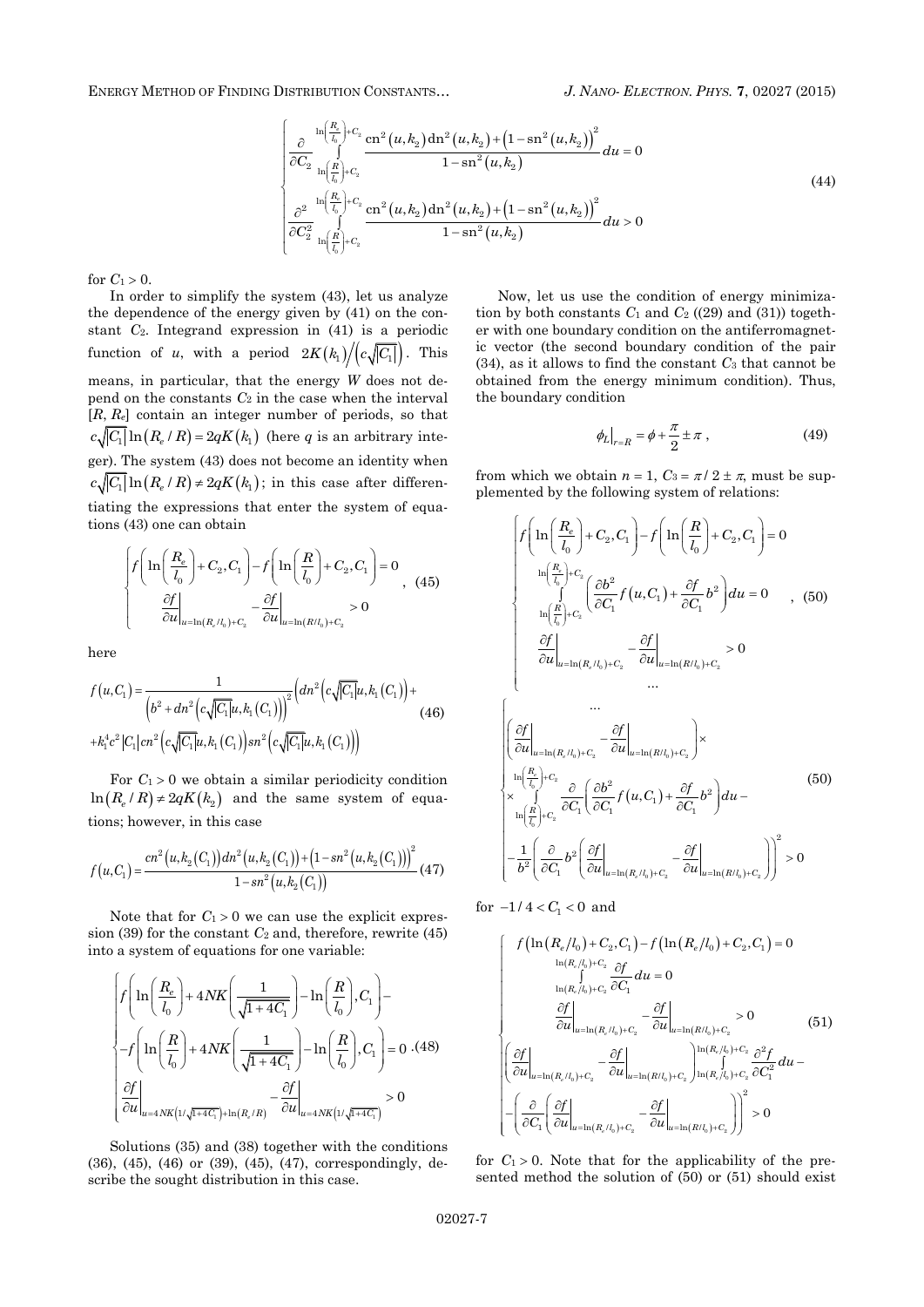and the constant *C*<sup>1</sup> of this solution should lie in the appropriate range. If these conditions does not fulfill, another boundary condition for the function *θ<sup>L</sup>* should be imposed and, therefore, the equations (35), (45), (46) or (39), (45), (47) should be used.

The systems (50) and (51) together with the boundary condition  $\varphi_L = \varphi + \pi / 2 \pm \pi$  (vortex distribution of the antiferromagnetic vector projection on the plane xOy on the antidot surface), from which the equalities  $n = 1$ ,  $C_3 = \pi/2 \pm \pi$  follow, provide nececcary values of the constants *C*1, *C*<sup>2</sup> and *C*<sup>3</sup> and, therefore, defines the sought distribution completely.

#### **7. DISCUSSION**

Let us show the existence of a solution of the abovedescribed type – and, therefore, applicability of the method – for the case of an isolated antidot. For such case, let us find a value of the constant *C*<sup>2</sup> that corresponds to the energy minimum for a given value of the constant *C*1.

Let us consider an isolated antidot described in the previous section. Considering the fact that for a typical synthesized antiferromagnetic nanosystems the exchange constant  $a_1 \sim 10^{-12}$  cm<sup>-1</sup>, for a typical antidot diameter (several nanometers), we can put  $R/l_0 = 1$ . Let us choose the value  $C_1 = 1$  and use the boundary condition (49), so for the distribution (33) we obtain  $n = 1$ ,  $C_3 = \pi/2 \pm \pi$ (planar distribution of the antiferromagnetic vector). For such values of  $C_1$ ,  $C_3$  and  $n$  the distribution form is given



**Fig. 2** – Distribution of the azimuthal angle of the antiferromagnetic vector for  $R/l_0 = 1$ ,  $C_1 = 1$ ,  $C_2 \approx 1.32$ 

by (38). For example, for  $R_e/R = 100$  the expressions  $f\left(\ln\left(R_e/l_0\right)+C_2,C_1\right)-f\left(\ln\left(R/l_0\right)+C_2,C_1\right)$ and  $\left(\partial f / \partial u\right)_{u=\ln(R_e/l_0)+C_2} - \left(\partial f / \partial u\right)_{u=\ln(R/l_0)+C_2}$  that enter the condition (45) (with the function *f* that in this case is given by (47)) depend on *C<sup>2</sup>* in a periodic way. In this case energy minimum condition given by (45) fulfils for values of *C<sup>2</sup>* approximately -2.30, 1.32, 4.94 and so on

(for these values of 
$$
C_2
$$
  $f\left(\ln\left(R_e/l_0\right)+C_2,C_1\right)-$ ,  $-f\left(\ln\left(R_e/l_0\right)+C_2,C_1\right)=0$ ,  $\left(\partial f/\partial u\right)\Big|_{u=\ln\left(R_e/l_0\right)+C_2} - \left(\partial f/\partial u\right)\Big|_{u=\ln\left(R/l_0\right)+C_2} \approx 0.02 > 0$ .

Let us illustrate graphically the obtained results. The distribution of the azimuthal angle *θ<sup>L</sup>* of the antiferromagnetic vector for the second of the abovementioned values of  $C_2$  ( $C_2 \approx 1.32$ ) is presented on the Fig. 2. As we can see, the antiferromagnetic vector has a planar distribution ( $\theta_L = 0$ ) for  $r/R \approx 1.65$  and then, with increasing the distance *r* from the antidot center, tends to orthogonal  $(\theta_L = \pi / 2)$ . Further investigation shows that the distribution becomes orthogonal for  $r/R \approx 10$  and with further increase of the distance *r* tends to planar which is reached for  $r/R \approx 61.2$ .

### **8. CONCLUSIONS**

Thus, we have investigated the distribution of the antiferromagnetic vector in the film composed of a twosublattice antiferromagnet with a set of circular antidots. We have complemented a distribution obtained in the previous papers of the authors with a method of finding the constants of this distribution that allows reducing the number of required boundary conditions imposed on the antiferromagnetic vector. The method allows obtaining the necessary relations on the distribution constants from the condition of minimum of the antiferromagnet energy.

From the above-mentioned condition of antiferromagnet energy minimum, equations for the distribution constants have been written. The method proposed in the paper allows obtaining two out of three necessary relations between the three constants of the distribution (13) of the antiferromagnetic vector; therefore, one boundary condition for this vector is sufficient for obtaining a complete distribution. (In the previous papers on the subject the authors had to impose three boundary conditions in order to obtain all three constants.)

The method is illustrated via application on the system comprised of one isolated antidot in an antiferromagnetic film. For this case, a distribution of the antiferromagnetic vector and a system of equations for the constants of this distribution are found. Graphical representation of the obtained result for specific antidot parameters is given.

#### **AKNOWLEDGEMENTS**

Authors are grateful to Dr. of Physics and Mathematics, Prof. Yuri I. Gorobets for helpful discussions.